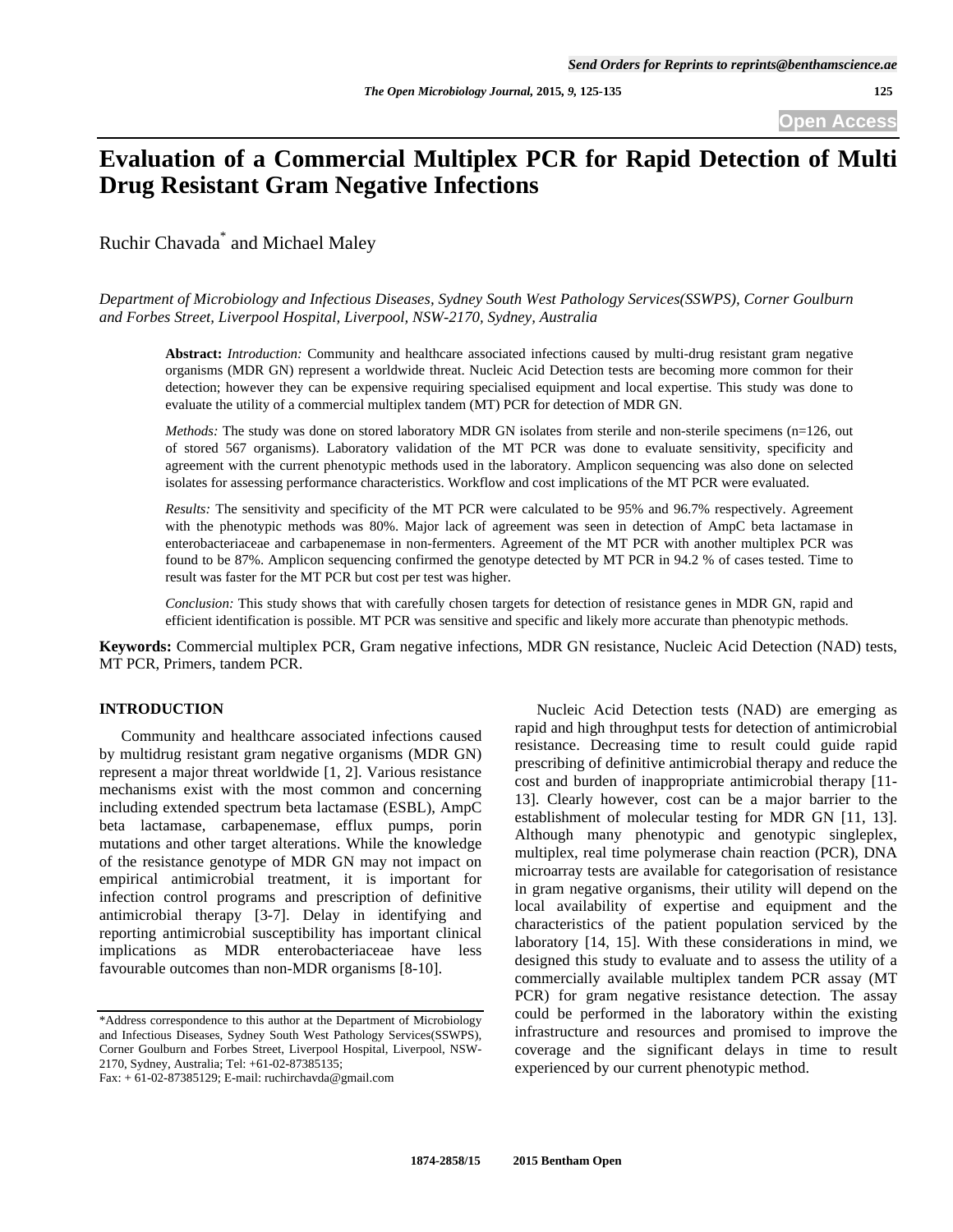#### **MATERIALS AND METHODS**

### **1. Study Setting**

 South Western Sydney Local Health District covers a large urban and semi-rural area with a population of approximately 1 million people. The Sydney South West Pathology Service Microbiology laboratory provides services to all of the 6 public hospitals of the local health district comprising over 2000 acute hospital beds. For the purposes of the study multi-drug resistant gram negatives (MDR GN) are defined as gram negative bacteria that are not susceptible to at least 1 agent in 3 antimicrobial classes [1]. MDR GN isolates from sterile sites are routinely stored for future research purposes.

 Current screening for MDR GN and standard confirmatory tests for MDR GN (phenotypic identification method) are described below. The Vitek2 (bioMerieux, Marcy l'Etoile, France) MIC profile acts as a screening test that leads to phenotypic, and sometimes genotypic, confirmatory tests. For enterobacteriaceae an MIC  $\geq 2$  mg/L for any one of the third generation cephalosporins (3GC), or cefepime (FEP), or ceftazidime (CAZ), or a gentamicin MIC  $\geq$  4 mg/L, or a meropenem (MEM) MIC of  $\geq$  0.5 mg/L, triggers further testing. For *Acinetobacter* species the screening triggers are ceftazidime or cefepime MIC  $\geq$  4 mg/L, or meropenem MIC  $\geq$  2 mg/L; and for *Pseudomonas* species the trigger is a ceftazidime or cefepime MIC  $\geq 8$ mg/L, or meropenem MIC  $\geq$  4 mg/L. Antimicrobial susceptibility testing and phenotypic confirmation of MDR GN are currently done in our laboratory as per CLSI recommendations. The confirmatory test is a combination of double disc synergy testing (DDST) and disc approximation (DA) used in tandem on a combination of three Mueller Hinton agar (MHA) plates based on the CLSI document

[16]. Based on the results of the phenotypic testing further genotypic testing for carbapenemase like IMP, VIM and SPM is performed in the laboratory, however no genotypic testing is done for ESBL and AmpC producing organisms.

#### *a) Ethics Approval*

 As this study involved testing of patient isolates, ethics approval was obtained from the South Western Sydney Local Health District (SWSLHD) Human Research and Ethics Committee (SWSLHD 14/005 LNR).

#### **2. Design of the MT PCR and the MT PCR Protocol**

#### *a) Selection of the Targets for the MT PCR*

 Although the MT PCR was produced by a commercial company (AusDiagnostics Pty Ltd, Beaconsfield, NSW, Australia) the investigator was given the responsibility for choosing gene targets appropriate to the local setting. Targets were chosen to maximise the detection of ESBL and carbapenemases that would be encountered in clinical specimens. A retrospective audit over 7 years was used to determine the type of MDR GN that have been isolated in our laboratory from sterile site and surveillance swabs. This included results from a previous validation study of the phenotypic confirmatory method described above [17]. Other factors considered included two prevalence studies of MDR GN from the Sydney area and recent testing recommendations provided by the Australian Commission on Safety and Quality in Health Care for detection of carbapenem resistant enterobacteriaceae [18-20]. OXA23 was chosen over OXA48 because more than 12% of the MDR GN isolates isolated by the laboratory were non-fermentative bacteria such as *Acinetobacter* species and *Pseudomonas* species and OXA23 is more common in these types of

**Table 1. Genetic resistance targets selected for the MT PCR and the corresponding genotypes detected.** 

| <b>Position</b><br><b>Number</b> | <b>Phenotypic Mechanism</b><br><b>Detected</b> | <b>Abbreviated Molecular Target</b><br>Genes | <b>Genotypes Detected</b>                                                                                                   |
|----------------------------------|------------------------------------------------|----------------------------------------------|-----------------------------------------------------------------------------------------------------------------------------|
| 1                                | <b>ESBL</b>                                    | pan-TEM                                      | $bla_{\text{TEM}}$ types (1, 104-106, 71, 76-84, 138, 143, 150, 155).                                                       |
| $\overline{2}$                   | <b>ESBL</b>                                    | pan-SHV                                      | $blaSHV$ types $(1, 2, 11, 25, 26, 38, 56)$                                                                                 |
| 3                                | <b>ESBL</b>                                    | CTX-M group 1                                | $bla_{\text{CTX-M-1}}(1, 3, 15, 28, 29, 32, 36, 58, 79, \text{ and } 103)$                                                  |
| 4                                | ESBL                                           | CTX-M group 9                                | $bla_{\text{CTX-M-9}}(9, 13, 14, 24, 27, \text{ and } 38)$                                                                  |
| 5                                | AmpC                                           | $DHA-1$                                      | $blaDHA$ beta lactamases from a range of <i>enterobacteriaciae</i> species                                                  |
| 6                                | AmpC                                           | pan-CMY                                      | $bla_{CMY}$ (1, 10, 11, 8b, 19)                                                                                             |
| $\tau$                           | Carbapenemase                                  | pan-VIM                                      | $blaVIM$ (1,2, and 3)                                                                                                       |
| 8                                | Carbapenemase                                  | pan-IMP                                      | $bla_{\text{IMP}}(1, 4, 5, 6, 10)$                                                                                          |
| 9                                | Carbapenemase                                  | $OXA-23$                                     | $b$ la <sub>OXA-23</sub>                                                                                                    |
| 10                               | Carbapenemase                                  | <b>KPC</b>                                   | $bla_{KPC}(1, 2, 3)$ from <i>Klebsiella</i> and other bacterial species including<br><i>Pseudomonas</i> and <i>E. coli.</i> |
| 11                               | Carbapenemase                                  | <b>NDM</b>                                   | $bla_{NDM}(1,2,3)$                                                                                                          |
| 12                               | Nil                                            | Artificial sequence for assay control        | Spike                                                                                                                       |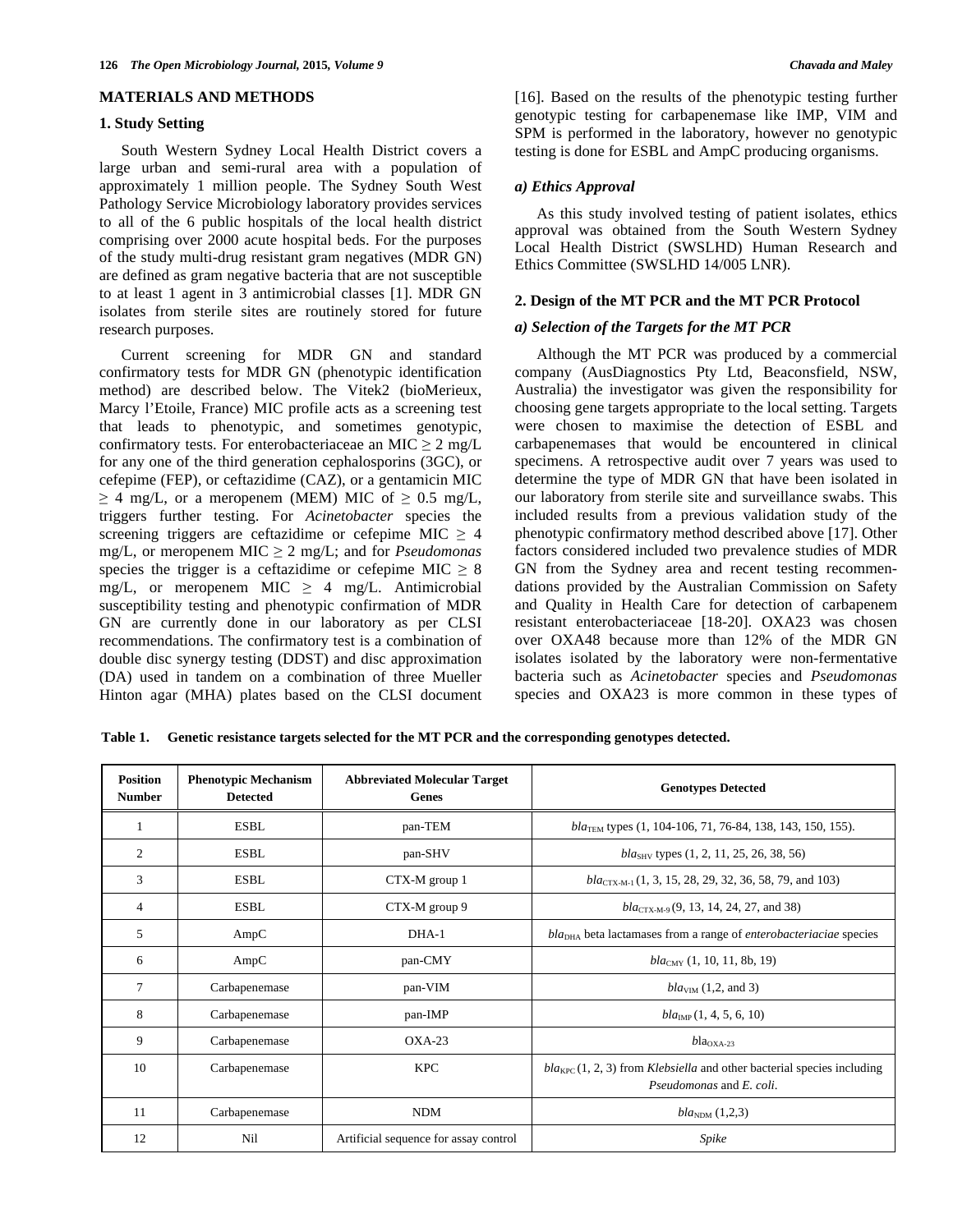#### *b) Multiplex Tandem PCR (MT PCR) Method*

 A single isolated colony from a pure culture was picked using a 10  $\mu$ l loop and suspended in 0.1 ml of Tris-EDTA buffer. Organism DNA was extracted by heating at 96°C for 10 min in a heating block. This extract was centrifuged at 12000G for 2 minutes and 10  $\mu$ l of supernatant from this suspension was diluted in 1 ml of sterile water  $(1:100)$ dilution). This specimen was vortexed for 10 seconds before being utilized for PCR reactions. The first round of amplification was a short 15 cycle pre-amplification reaction using a mixture of primers homologous to each of the 11 targets and internal control. The product was transferred to individual wells containing a single specific target primer nested within those of step one (tandem PCR) [21]. The process was automated using the Easy plex liquid handling robotics system (AusDiagnostics). The second amplification was performed in the Rotor-Gene (RG6000) thermal cycler and the presence of product was detected by an increase in fluorescence of the inculcating Eva-Green dye. Fluorescence was measured at the end of each 72°C extension step and product specificity further checked by melt curve analysis.

# *c) Interpretation of MT PCR Results*

 A run was only valid when the internal control was detected at a quantification cycle  $(Cq)$  of  $<$  20 cycles, and the melt curve of the internal control was within expected limits. The analysis software (AusDiagnostics) interpreted a target as present if the melt characteristics of the product conformed to analysis software (preset) values. Any sample with curve Cq less than 10 was further diluted (1:1000). When more than one target was detected in a single organism (such as combination of CTX-M and TEM or CMY), results were only accepted when melt curve characteristics supported the presence of all targets.

#### **3. Workflow and Cost Analysis**

 Costs of reagents and labour were estimated for the standard phenotypic method and the MT PCR. The labour

cost was estimated to be AU \$50 per hour of work. A number of workflow scenarios were considered in order to estimate the time to result for each method.

#### **4. Study Design**

#### *Validation Study*

 The validation of the MT PCR was performed in three stages.

## *a) Performance of the MT PCR Against Control Organisms of Known Genetic Resistance Mechanism*

 Twenty three reference bacterial strains were obtained from two Australian reference laboratories. These organisms had their resistance mechanism well characterised by molecular sequencing. These isolates were supplemented with eight American type culture collection (ATCC) strains with no known resistance mechanism. Initial sensitivity and specificity of the MT PCR were determined by this testing. [22]. This is shown in Table **2**.

# *b) Performance of the MT PCR Against Organisms with Known Phenotypic Resistance*

 A search of laboratory records identified 567 organisms from a range of clinical and routine surveillance samples tested in the laboratory between  $1<sup>st</sup>$  January 2008 and  $28<sup>th</sup>$ February 2014 that had a resistance mechanism confirmed by the current phenotypic method (Fig. (**1**) line 1). Organisms were selected to allow approximately 50 resistance phenotypes from each group (ESBL, AmpC, and Carbapenemase) to be tested in the MT PCR. MT PCR was done on a total of 126 organisms of these 567 (Fig. (**1**) line 2). A total of 156 phenotypic resistance mechanisms were found in these 126 organisms as some had more than one resistance mechanism (*i.e.* ESBL+ AmpC or ESBL+ Carbapenemase). A sample of organisms from each group were further tested by a second nucleic acid amplification technique for the relevant resistance method (labelled "multiplex PCR" in Fig. (**1**) line 4) and for another small sample, sequencing of the DNA product produced by the MT PCR reaction was performed to confirm the specificity of the MT PCR reaction (labelled "sequencing" in Fig. (**1**) line 4).



**Fig. (1).** Organism selection for validation of MT PCR against current phenotypic method.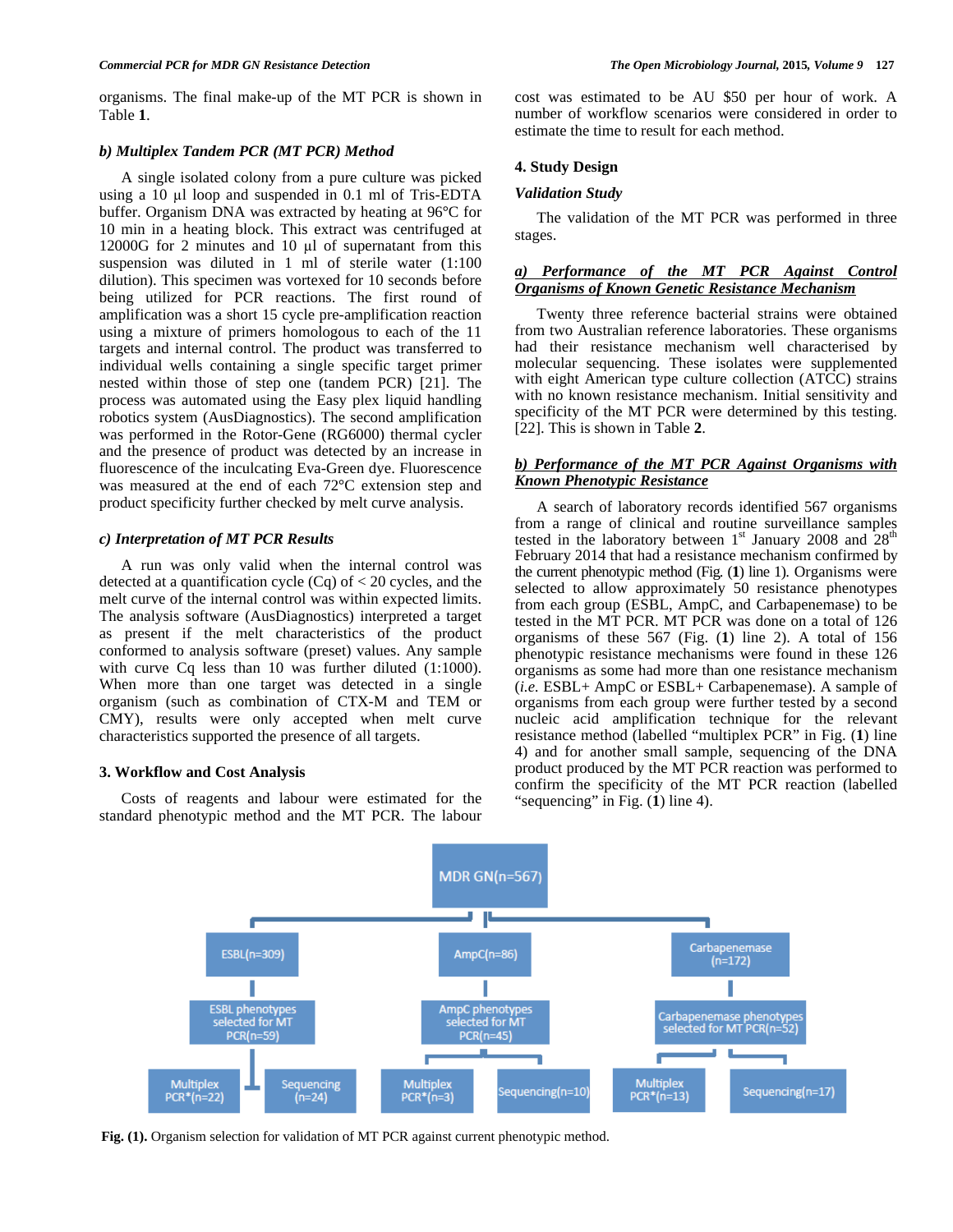| Table 2. | Reference bacterial strains and MT PCR results. |
|----------|-------------------------------------------------|
|          |                                                 |

| No.                     | <b>Strain</b>     | Organism        | <b>Resistance Gene</b>                                 | <b>Primary Gene Detected by MT PCR</b> | <b>Source or Reference</b> |
|-------------------------|-------------------|-----------------|--------------------------------------------------------|----------------------------------------|----------------------------|
| $\mathbf{1}$            | JIE142            | K. pneumoniae   | $blaSHV-11$                                            | <b>SHV</b>                             | Thomas and Olma            |
| $\overline{2}$          | PA185             | P. aeruginosa   | $bla_{SHV-5}$                                          | <b>SHV</b>                             | [18]                       |
| 3                       | JIE181            | K. pneumoniae   | $blaSHV-28$                                            | <b>SHV</b>                             | Thomas and Olma            |
| $\overline{\mathbf{4}}$ | <b>JIE058</b>     | E. coli         | $bla_{\text{CTX-M-27(M9 group)}}$                      | CTX-M-9                                | [18]                       |
| 5                       | <b>JIE88</b>      | E.coli          | $bla_{\rm CTX\text{-}M\text{-}14(M9\text{ group})}$    | CTX-M-9                                | [18]                       |
| 6                       | JIE251            | E.coli          | $bla_{\text{CTX-M-3(M1 group)}}$                       | CTX-M-1                                | [18]                       |
| 7                       | <b>NS249</b>      | S. marcescens   | $bla_{\text{IMP-11}}$                                  | Not Detected                           | Turnidge                   |
| 8                       | JIE137            | K. pneumoniae   | $bla_{\rm CTX\text{-}M\text{-}62(M1\text{ group})}$    | $CTX-M-1$                              | $[18]$                     |
| 9                       | JIE162            | K. pneumoniae   | $bla_{\rm CTX\text{-}M\text{-}15/SHV12(M1\,\, group)}$ | CTX-M-1/SHV                            | [18]                       |
| 10                      | N6994             | P. aeruginosa   | $bla_{\text{IMP-1}}$                                   | <b>IMP</b>                             | Turnidge                   |
| 11                      | JIE203            | K. pneumoniae   | $blaDHA-1$                                             | DHA-1                                  | Thomas and Olma            |
| 12                      | <b>JIE298</b>     | E. coli         | $bla_{\rm CTX\text{-}M\text{-}24(M9\text{ group})}$    | CTX-M-9                                | $[18]$                     |
| 13                      | JIE144            | P. aeruginosa   | $blaIMP-7$                                             | <b>IMP</b>                             | Turnidge                   |
| 14                      | N12636            | P. aeruginosa   | $bla$ <sub>VIM-3</sub>                                 | <b>VIM</b>                             | Turnidge                   |
| 15                      | JIE602            | E.coli          | $bla_{CMY-2}$                                          | <b>CMY</b>                             | Thomas and Olma            |
| 16                      | 09K280459L        | E.coli          | $bla_{NDM-1}$                                          | $NDM-1$                                | Taylor, [19]               |
| 17                      | <b>KPN2303</b>    | K. pneumoniae   | $bla_{KPC-2}$                                          | <b>KPC</b>                             | Quinn, [19]                |
| 18                      | OXA Org           | E.coli          | $bla_{\rm OXA-23}$                                     | OXA23                                  | $[19]$                     |
| 19                      | OXA Org           | K. pneumoniae   | $bla_{\rm OXA-48}$                                     | Not Detected                           | $[19]$                     |
| 20                      | NDM1              | K.pneumoniae    | $bla_{NDM-1}$                                          | $NDM-1$                                | Sidjabat and Paterson      |
| 21                      | OXA48             | K. pneumoniae   | $bla_{\rm OXA-48}$                                     | Not Detected                           | Sidjabat and Paterson      |
| 22                      | OXA23             | A. baumanii     | $bla_{\rm OXA-23}$                                     | OXA <sub>23</sub>                      | Sidjabat and Paterson      |
| 23                      | <b>KPC</b>        | K. pneumoniae   | $bla_{KPC}$                                            | <b>KPC</b>                             | Sidjabat and Paterson      |
| 24                      | <b>ATCC 25922</b> | E. coli         | nil                                                    | Not Detected                           | $[22]$                     |
| 25                      | ATCC 35659        | P. mirabilis    | nil                                                    | Not Detected                           | $[22]$                     |
| 26                      | <b>ATCC 13883</b> | K. pneumoniae   | nil                                                    | <b>SHV</b>                             | $[22]$                     |
| 27                      | <b>ATCC 27592</b> | S. liquefaciens | nil                                                    | Not Detected                           | $[22]$                     |
| 28                      | <b>ATCC 13047</b> | E. cloacae      | nil                                                    | Not Detected                           | $[22]$                     |
| 29                      | <b>ATCC 19606</b> | A. baumanii     | nil                                                    | Not Detected                           | $[22]$                     |
| 30                      | <b>ATCC 43863</b> | K. oxytoca      | nil                                                    | Not Detected                           | $[22]$                     |
| 31                      | <b>ATCC 27853</b> | P. aeruginosa   | nil                                                    | Not Detected                           | $[22]$                     |

Note- SHV detected in *K. pneumoniae* was deemed as chromosomal in origin, *K. oxytoca* do not have SHV, and instead have OXY1/2 which code for ampicillin resistance.

Source of bacterial isolates- Thomas and Olma, Lee Thomas and Tom Olma, ICPMR, Westmead Hospital, Sydney, Australia; Bell and Turnidge, Jan Bell and John Turnidge, Women's and Children's Hospital, Adelaide, Australia; Taylor, Peter Taylor, Prince of Wales Hospital, Sydney, Australia; Quinn, J. Quinn, Chicago Infectious Disease Research Institute, Chicago, IL; Sidjabat and Paterson, Hanna Sidjabat and David Paterson, The University of Queensland, UQ Centre for Clinical Research, Queensland, Royal Brisbane and Women's Hospital Campus, Brisbane, Australia.

 A significant number of organisms met the screening criteria for MDR GN but the phenotypic resistance pattern was not found on phenotypic testing. A small group (n=12) of these organisms that met MIC screening criteria for MDR GN, but for whom the phenotypic method failed to confirm the presence of ESBL, AmpC or carbapenemase, were also tested by MT PCR.

 For the purposes of this part of the study organisms stored at -80°C were passaged twice on horse blood agar. To confirm the stability of the phenotypic resistance and the storage process a randomly selected group of 50 organisms selected from all three resistance groups underwent reidentification and susceptibility screening by Matrix assisted laser desorption ionization time of flight mass spectrometry (MALDITOF MS) and Vitek2 and were then retested by the phenotypic resistance testing method. This process confirmed the stored identity of the organisms in all cases and therefore MT PCR was performed on the other isolates without prior reconfirmation of phenotype. The second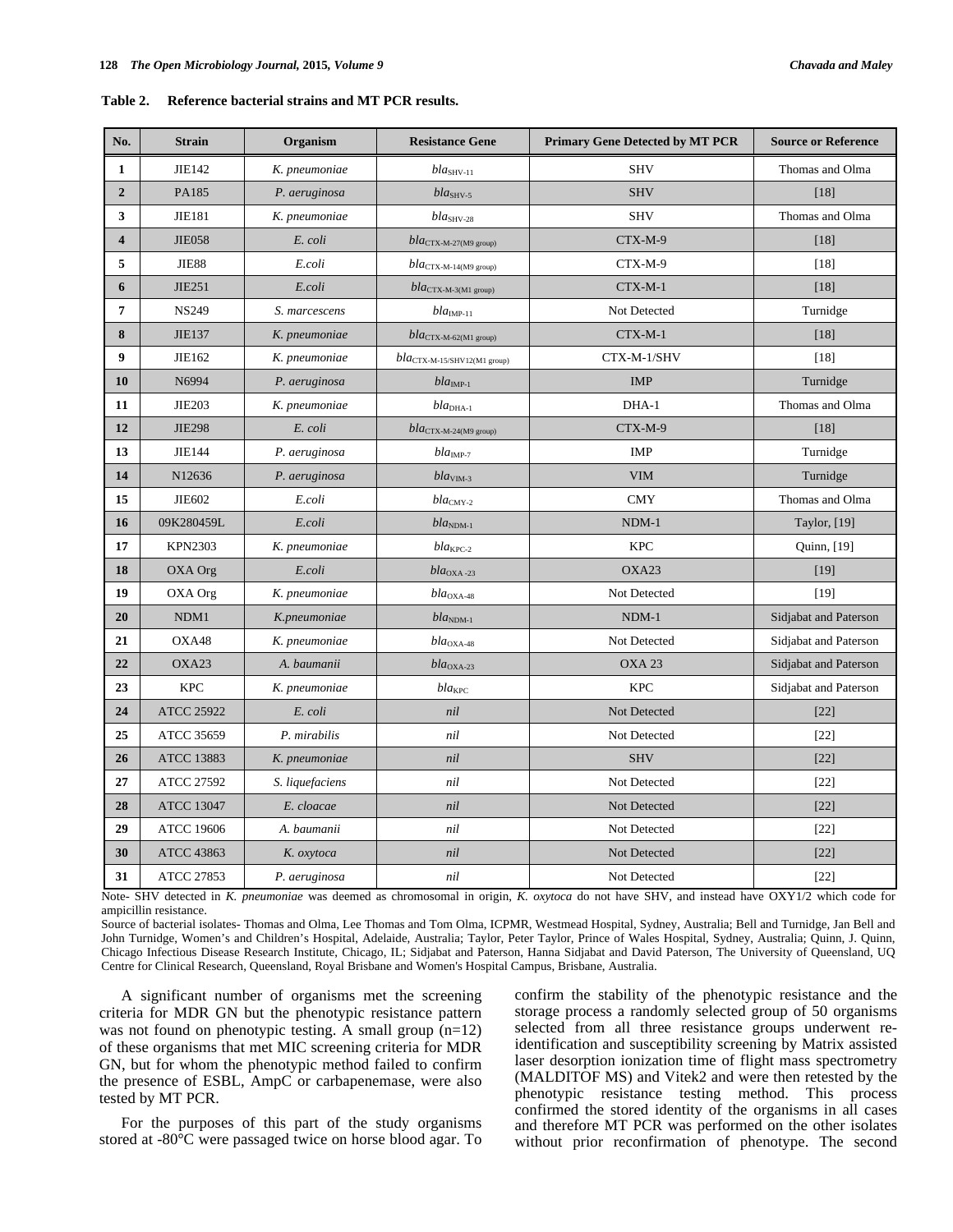multiplex PCR testing for ESBL, AmpC and MBL was performed in a reference laboratory [19]. The sequencing of the MT PCR amplicons was performed on an ABI3730XL sequencer with the results compared to sequences stored in GenBank using BLAST program.

# *c) Limit of Detection (LOD)*

 This was attempted using reference strains 8, 11 and 16 as in Table **2**. These strains represented organism from each different genotypic categories (CTXM-1, DHA-1 and NDM-1). Pure colonies of these organisms were obtained from culture plates and 0.5 McFarland suspension was made representing  $1.5 \times 10^8$  c.f.u/ml (colony forming units/ millilitre). Serial dilutions were performed in PBS to a final dilution of  $1.5 \times 10^{-2}$  c.f.u/ml. These dilutions were tested in the same way as described in MT PCR method for determination of LOD.

# **RESULTS**

# **i) Validation Study – Performance of MT PCR Against a Panel of Reference Strains of Known Resistance Mechanism**

 Results of the MT PCR testing of 31 reference strains are shown in Table **2**.

 The MT PCR detected 20 out of 21 expected resistance mechanisms correctly. The pan-IMP carbapenemase assay of the MT PCR failed to detect the  $bla_{\text{IMPI1}}$  of strain 7. The two OXA 48 reference strains were not detected by the MT PCR.

# **Table 3. Validation against Phenotype: agreement of MT PCR with phenotypic testing.**

|                              | <b>Organism Total</b><br>$(n=126)$ | <b>MT PCR results</b>  |                  |                          |                     |
|------------------------------|------------------------------------|------------------------|------------------|--------------------------|---------------------|
| Phenotype                    |                                    | <b>ESBL</b> (Genotype) | AmpC (Genotype)  | Carbapenemase (Genotype) | <b>Nil Detected</b> |
| ESBL only                    | 32                                 | 30                     | $\boldsymbol{0}$ | $\mathbf{1}$             | $\mathbf{1}$        |
|                              |                                    | <b>CTXM-1-18</b>       |                  | $IMP-1$                  |                     |
|                              |                                    | CTXM-9-8               |                  |                          |                     |
|                              |                                    | TEM-3                  |                  |                          |                     |
|                              |                                    | $SHV-1$<br>13          |                  |                          |                     |
| ESBL plus AmpC               | 15                                 | CTXM-1-9               | $1\,$            | $\overline{0}$           | $\mathbf{1}$        |
|                              |                                    | CTXM-9-2               | DHA-1            |                          |                     |
|                              |                                    | TEM-2                  |                  |                          |                     |
| ESBL plus carbapenemase      | 12                                 | 12                     | $\boldsymbol{0}$ | 12                       | $\mathbf{0}$        |
|                              |                                    | <b>CTXM-1-7</b>        |                  | $IMP-12$                 |                     |
|                              |                                    | CTXM-9-3               |                  |                          |                     |
|                              |                                    | TEM-2                  |                  |                          |                     |
| AmpC only                    | 27                                 | $10\,$                 | 9                | $\overline{0}$           | 8                   |
|                              |                                    | $CTXM-1-5$             | CMY-9            |                          |                     |
|                              |                                    | CTXM-9-2               |                  |                          |                     |
|                              |                                    | TEM-2                  |                  |                          |                     |
|                              |                                    | $SHV-1$                |                  |                          |                     |
| AmpC plus carbapenemase      | 3                                  | $\boldsymbol{0}$       | 3                | 3                        | $\boldsymbol{0}$    |
|                              |                                    |                        | $CMY-3$          | $IMP-3$                  |                     |
| Enterobacteriaceae producing | 21                                 | $\mathbf{0}$           | $\boldsymbol{0}$ | 21                       | $\overline{0}$      |
| carbapenemase only           |                                    |                        |                  | $IMP-19$                 |                     |
|                              |                                    |                        |                  | $VIM-2$                  |                     |
| Non Fermenters producing     | 16                                 | $\mathbf{0}$           | $\boldsymbol{0}$ | $1\,$                    | 15                  |
| Carbapenemase only           |                                    |                        |                  | $VIM-1$                  |                     |
| % Agreement MT PCR and       |                                    | Agreement value (%)    |                  |                          |                     |
| phenotype                    |                                    |                        |                  |                          |                     |
| <b>ESBL</b> overall          | 59                                 | 93.2                   |                  |                          |                     |
| AmpC overall                 | 45                                 |                        | 28.8             |                          |                     |
| Carbapenemase                | 52                                 |                        |                  | 71.1                     |                     |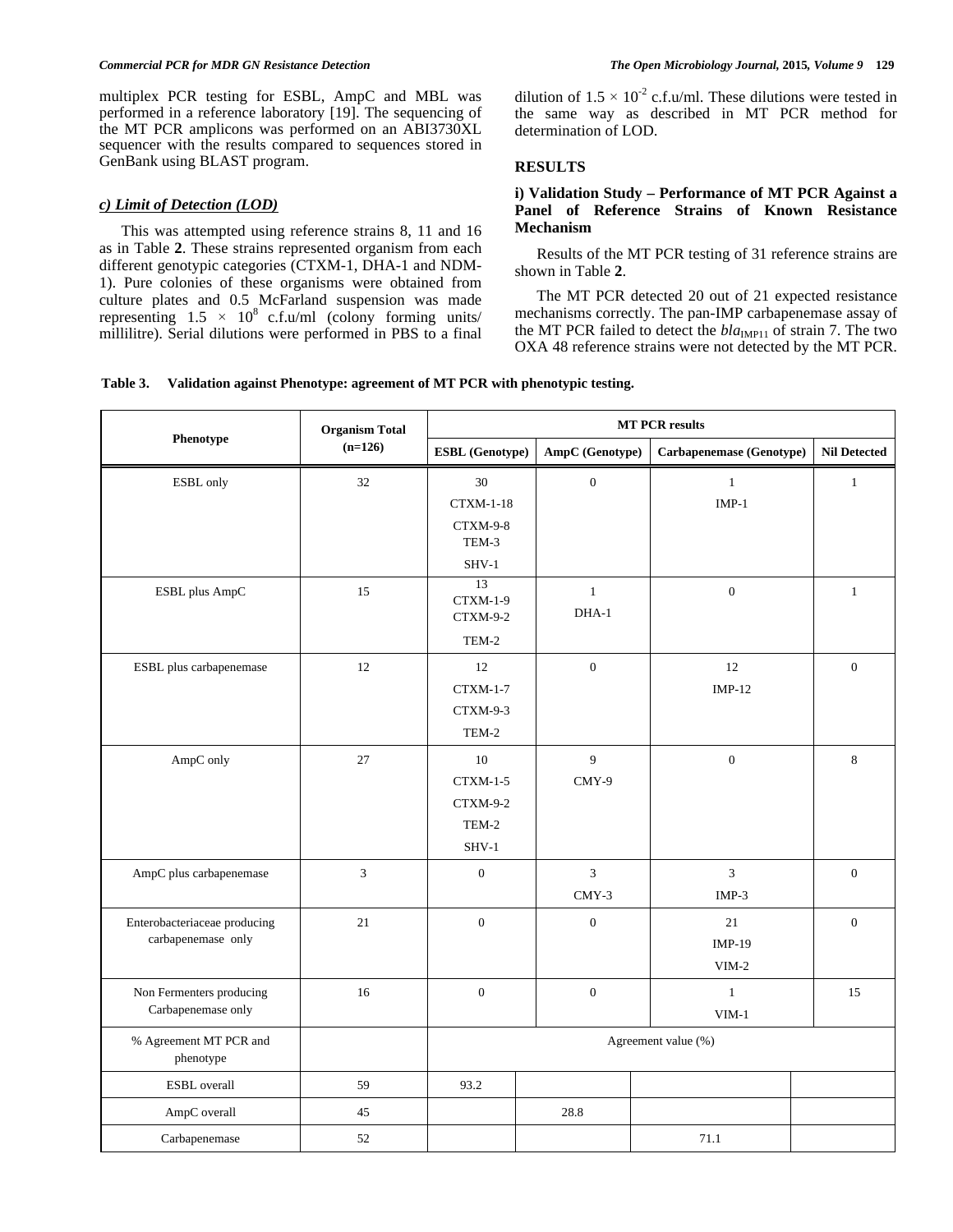This was expected because the MT PCR does not contain primers for the OXA 48 gene and therefore this does not represent a failure of the assay. This analysis revealed a good overall analytical sensitivity of the MT PCR with 95% (20/21) of genetic mechanisms detected.

 The MT PCR demonstrated high analytical specificity too. All ATCC strains without resistance mechanisms were negative except for strain 26 in which SHV was detected. SHV is an intrinsic, narrow spectrum, chromosomally encoded beta lactamase that is present in Klebsiella species and this was detected in all *K.pneumoniae* species in the validation study (strain numbers 1, 3, 8, 9, 11, 17, 19, 21, 23, 26). The pan-SHV target of the MT PCR cannot distinguish between chromosomal and plasmid derived SHV. The specificity of the MT PCR was therefore 96.7 % (30/31).

# **ii) Performance of MT PCR Against Organisms with a Resistance Phenotype Detected by Routine Laboratory Methods**

 There were 156 phenotypic resistance mechanisms identified in 126 organisms (some organisms displayed more than one phenotypic resistance mechanism *e.g.* ESBL plus carbapenemase). The MT PCR detected 131 out of the 156 resistance mechanisms (83.9%). The MT PCR agreed with the phenotypic testing for 101 of the 126 organisms (80%). The major lack of agreement was noted in the detection of AmpC and the detection of carbapenemase in the nonfermentative organisms (see Table **3**).

 The MT PCR detected ESBL in 55 of the 59 phenotypic ESBLs. Interestingly for one organism that tested phenotypically as ESBL alone, a carbapenemase (metallobeta lactamase - MBL) was detected by MT PCR. The MT PCR also detected ESBL in 10 organisms that had been phenotypically characterised as AmpC producers only. All ESBL plus carbapenemase combinations were correctly identified by the MT PCR. MT PCR performed poorly for organisms that were phenotypically characterised as having AmpC with agreement of only 28.8% (13/45). MT PCR missed 18 out of 27 organisms phenotypically characterised as AmpC alone and 14 out of 15 AmpC when in combination with ESBL. The MT PCR performed well in the detection of carbapenemase in Enterobacteriaceae detecting all of the carbapenemase-alone phenotypes and all carbapenemase-combination phenotypes (overall 71.1%, 37/52). However, the MT PCR failed to detect carbapenemase genes in the majority of non-fermentative organisms with phenotypic tests suggestive of carbapenemase production. A single *Pseudomonas* species harbouring bla<sub>VIM</sub> was detected, but the other 15 were not. Two *Pseudomonas* isolates proven to carry SPM and GES genes were not detected by the MT PCR. This is not a failure as the MT PCR does not include primers for SPM and GES targets. The breakdown of the genotypic mechanism of resistance seen in each individual phenotypic category is shown in Table **3**.

# *a) Agreement Between MT PCR and Another Multiplex PCR*

 A subgroup of the GN organisms with phenotypic resistance (n=38) underwent testing by a second, different multiplex PCR. Agreement between the MT PCR and the second multiplex PCR was good (33/38 – 87% agreement) (Table **4**). In this table the examples of difference are stated. The second multiplex PCR did not include targets for TEM ESBL and so these organisms were excluded from analysis.

# *b) Confirmation of MT PCR Amplicon Specificity by DNA Sequencing*

 A total of 51 organisms with phenotypic resistance had sequencing of the MT PCR amplicon performed. In 33/35 cases the MT PCR amplicon sequence aligned with a published Genbank sequence for the expected resistance gene (Table **5**) 2 sequences, one TEM which did not have a sequence assigned and one having DHA which was detected as a CTXM-1. 16/51 could not have a sequence matched to them which was thought to be due to background interference or very late amplification.

**Table 4. Comparison of MT PCR to a second multiplex PCR for resistance detection.** 

| <b>MT PCR Result</b> | <b>Second Multiplex PCR</b><br>Concordant | <b>Second Multiplex PCR</b><br><b>Discordant</b> | <b>Examples of Difference</b>                  | Total |
|----------------------|-------------------------------------------|--------------------------------------------------|------------------------------------------------|-------|
| $CTX-M-1$            | 8                                         |                                                  | One CTX-M-9 in multiplex PCR, one nil detected | 10    |
| CTX-M-9              | 3                                         |                                                  | CTX-M-1 detected                               | 4     |
| TEM                  | $\mathbf{0}$                              | 4                                                | TEM target not present in second multiplex PCR | $4*$  |
| <b>SHV</b>           | $\overline{7}$                            |                                                  | 1 SHV not detected                             | 8     |
| <b>CMY</b>           | $\mathcal{D}$                             | $\theta$                                         | No discrepancy                                 |       |
| <b>DHA</b>           |                                           | $\Omega$                                         | No discrepancy                                 |       |
| IMP                  | 10                                        |                                                  | 1 IMP not detected by multiplex PCR            | 11    |
| <b>VIM</b>           | $\mathcal{D}$                             | 0                                                | No discrepancy                                 | C     |

\*- excluded from analysis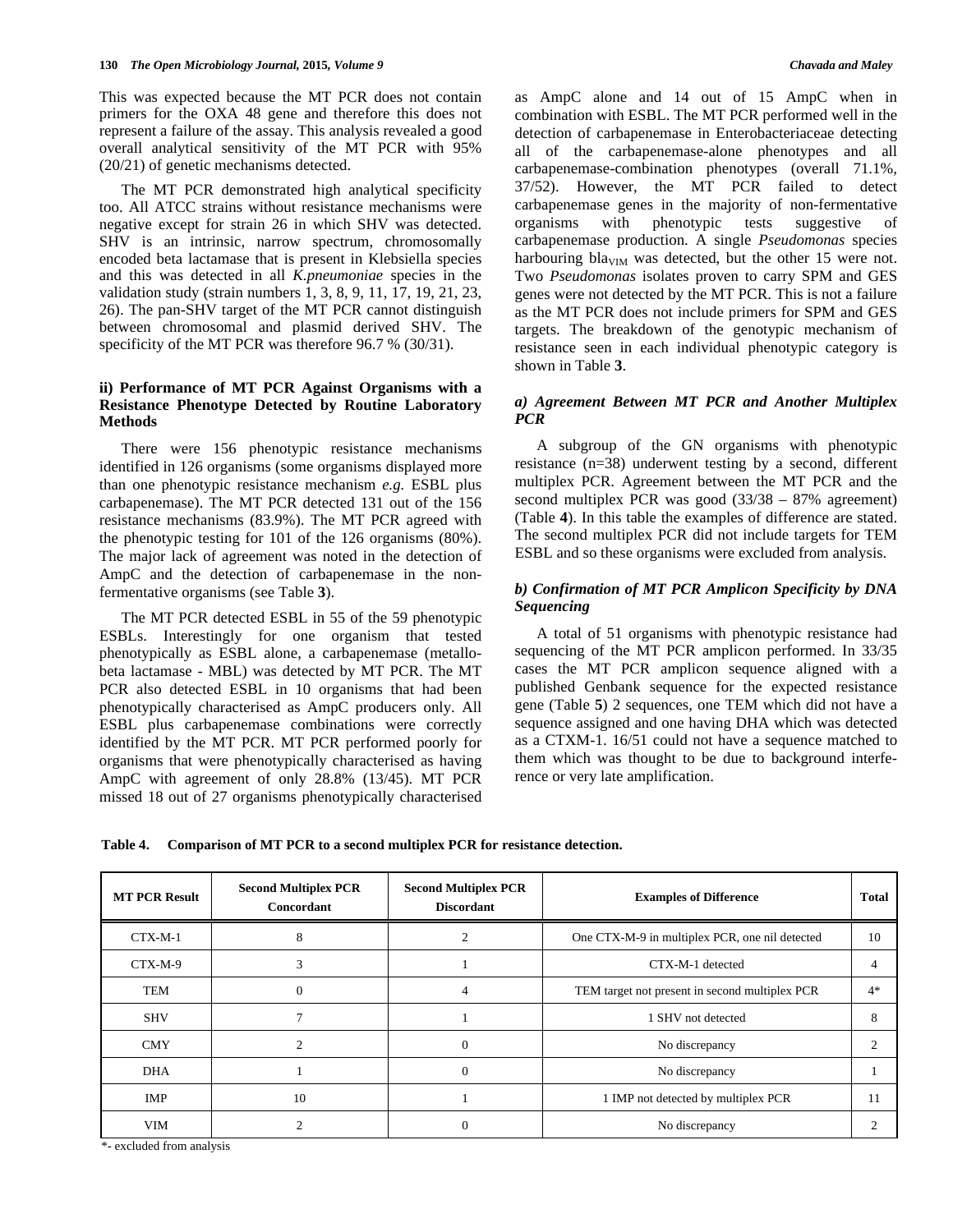| <b>Amplicon Types</b> | <b>Total Sequenced</b> | Correct        | <b>Incorrect</b> | <b>Poor Sequence Detected</b> |
|-----------------------|------------------------|----------------|------------------|-------------------------------|
| TEM                   | 5                      | 4              |                  | 0                             |
| <b>SHV</b>            | 5                      | 5              |                  | $\theta$                      |
| CTXM-1                | 8                      | 6              |                  | $\overline{c}$                |
| CTXM-9                | 6                      | 4              |                  | $\overline{c}$                |
| <b>CMY</b>            | 6                      | $\overline{4}$ |                  | $\overline{2}$                |
| <b>DHA</b>            | $\overline{4}$         |                |                  | $\overline{c}$                |
| IMP                   | 5                      |                |                  | 4                             |
| <b>VIM</b>            | 3                      | $\overline{2}$ |                  |                               |
| $OXA-23$              | 3                      |                |                  | $\mathfrak{D}$                |
| <b>NDM</b>            | $\overline{4}$         | $\overline{4}$ |                  | 0                             |
| KPC                   | $\overline{2}$         |                |                  |                               |
| Total                 | 51                     | 33             | $\overline{2}$   | 16                            |

**Table 5. Confirmation of MT PCR amplicon product** 

# *c) MT PCR Results for Organisms that Meet MIC Screening Criteria for Possible MDR GN but for Whom the Phenotypic Disc Diffusion Testing Fails to Identify a Resistance Mechanism*

 MT PCR was performed on 12 isolates which did not have a phenotypic resistance mechanism detected by the current disc diffusion method despite presence of MIC screening criteria (based on Vitek2 screening results). MT PCR detected TEM ESBL genes in 9 organisms and CTX-M-1 ESBL gene in 1 organism. Only 2 organisms of the group were negative by MT PCR (Data not shown).

# *d) Limit of Detection*

 The MT PCR accurately identified all the resistance genotypes in all serial suspensions up to dilution of  $1.5 \times 10^2$ c.f.u/ml. No amplicon product was detected below this dilution.

# **iii) Cost and Workflow Comparison of Phenotypic Method with MT PCR**

#### *a) Phenotypic Testing*

 The cost of agar plates and antibiotic discs for the current phenotypic method is approximately AUD \$6 per organism. The hands on time for the set up and interpretation is approximately 30 minutes per organism and therefore the cost in labour is AU \$25 per organism added to this. Hence total cost of phenotypic test is AU \$31/organism. If the phenotypic testing suggests carbapenemase is present, an inhouse PCR test is performed and this costs AU \$10 per organism for reagents and AU \$50 per organism for labour, in which case the cost of testing would increase to AU \$91/organism. The time to result (turnaround time for phenotypic results) for the phenotypic test is approximately 24 to 36 hours after the Vitek2 results are available for ESBL and Amp C and 36 to 48 hours after Vitek2 results for

carbapenemase. There is no limit to batch size on phenotypic testing and batch size does not affect the time to result for this test. Some organisms with phenotypic carbapenemase profile but negative in the in-house PCR are sent to a reference laboratory for further testing with substantial delay and added cost.

# *b) MT PCR*

 The reagent and the kit cost for the MT PCR is AU \$30 per organism. The hand on time for set up and interpretation is approximately AU \$25 per organism and therefore total cost of MT PCR is AU \$55/organism. The time to result of the MT PCR assay is 3 hours after the Vitek2 result. There are equipment requirements for the MT PCR and this is likely to be more than AU \$50,000 establishment cost. Our laboratory performs other MT PCR assays and so there was no equipment cost for our lab. The broader range of the MT PCR assay may reduce the necessity for referring samples to another lab for confirmation.

 The batch size will affect the cost and the time to result for the MT PCR. A batch of 6 specimens can be tested in a single run. Decreasing the number of organisms tested in the run will increase the cost per organism due to wastage and costs of controls. Alternatively waiting for a full batch could significantly delay the results. It is estimated that the laboratory currently performs 10 to 12 confirmatory phenotypic assays per week and therefore the time to result for full batch testing under current testing algorithms will be approximately 3 to 3.5 days. A smaller batch size such as 3 per batch could support daily testing at an increased cost (AU \$63/organism).

#### **DISCUSSION**

 The MT PCR performed well when validated against organisms with known genetic mechanism of resistance. The sensitivity of the MT PCR was 95%, only missing one IMP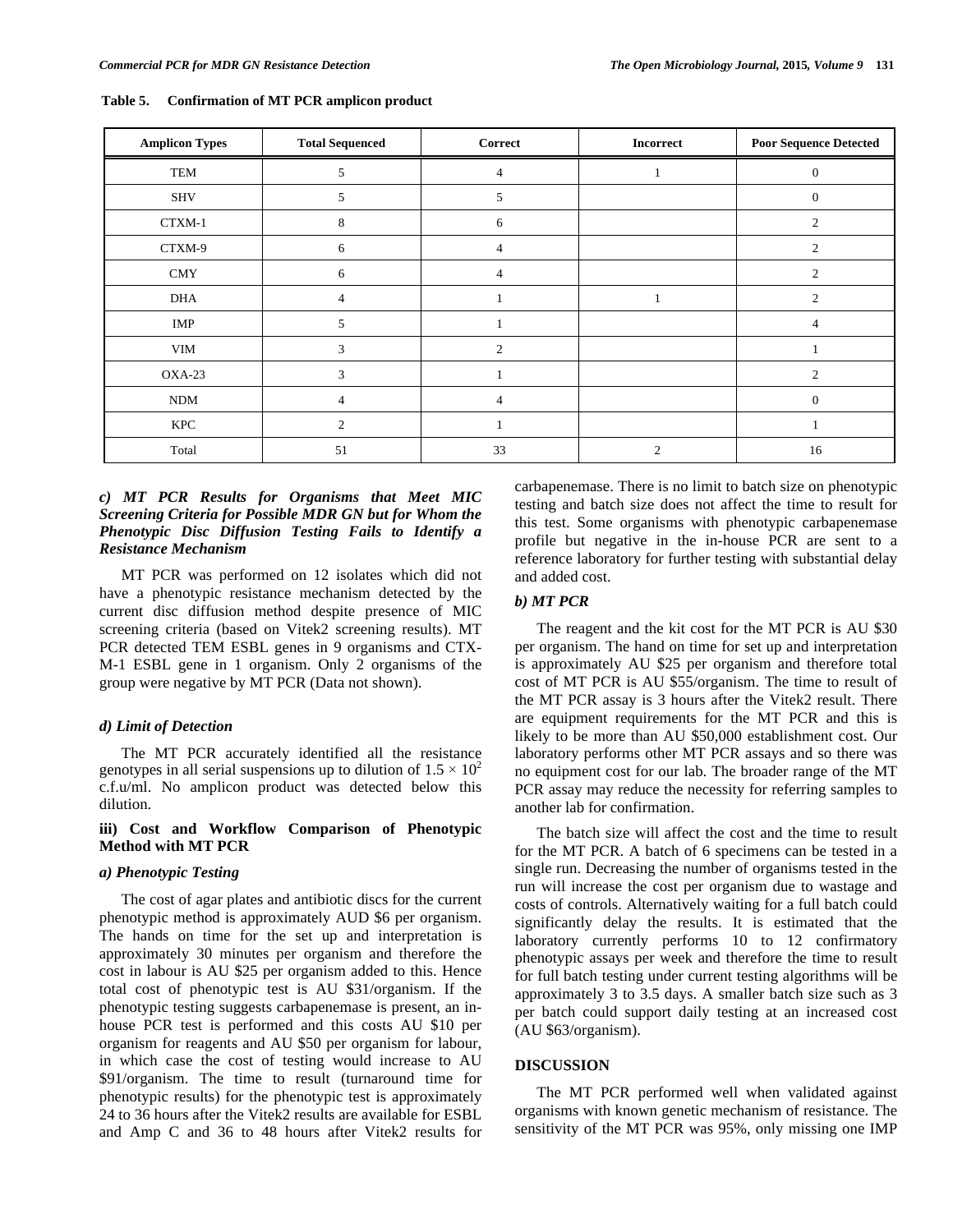carbapenemase and two OXA 48 carbapenemase, although the MT PCR did not have targets for OXA-48 detection. The only false positive was the detection of SHV in a *Klebsiella pneumoniae* (ATCC strain) which could be due to the intrinsic (chromosomal) production of SHV [23]. Overall specificity of the PCR was found to be 96.7%. These results are comparable with studies of other multiplex assays for gram negative resistance detection [24, 25]. In a study of 489 gram negative isolates which were tested by a commercially available PCR, ESBL was detected with a sensitivity of 98.3% and a specificity of 100% [26]. However in that study, DNA microarray was the gold standard used, not a PCR based assay as in our study. In another study, a commercially available PCR for carbapenemase performed with a sensitivity of 96.7% and specificity of 99% when tested against 132 enterobacteriaceae [27]. Detection of 3 *bla*<sub>IMP</sub> harbouring strains was missed by this assay and this was thought to be due to diversity within the IMP family. This problem was also found in our evaluation of the MT PCR which failed to detect a case of  $bla_{\text{IMP}}$ . This could be because the pan-IMP primers did not cover the IMP 11 gene or it could be due to individual strain polymorphism.

 When MT PCR performance was compared to phenotypic methods of detection of resistance, the agreement was much lower. Although the detection of ESBL was good (93.3%), the detection of AmpC betalactamase in all organisms and the detection of carbapenemase in nonfermentative organisms was poor (29% and 6% respectively). There could be a number of reasons for the poor agreement for AmpC detection. Firstly as only two AmpC targets (CMY-1 and DHA) were chosen in the MT PCR assay, this could have limited the detection of other types of AmpC betalactamase. Secondly these two targets may not be the prevalent AmpC in our population. Although there is only limited data about the epidemiology of the prevailing AmpC types, the two AmpC targets were chosen based on a previous study from our laboratory and so they should have performed fairly well [17]. Another possible explanation would be poor specificity of the phenotypic AmpC detection method. There appears to be particular problem with the detection of AmpC when the organism also produces ESBL. It has been shown that clavulanic acid may induce a high level expression of chromosomal AmpC enzyme and this may antagonize the activity of the partner beta lactam which in turn leads to masking of synergy required to detect ESBL [28]. This could explain some of the phenotypic testing reported as AmpC production instead of ESBL production.

 The MT PCR results for the detection of carbapenemase demonstrated much higher agreement for the enterobacteriaceae (100%) than for the non-fermentative organisms (6%). It is known that non-fermentative organisms (such as Pseudomonas species) can have multiple mechanisms conferring phenotypic carbapenem resistance including altered membrane permeability, efflux pumps and other enzymes and therefore such phenotypic resistance may not be due to a carbapenemase gene [29]. This is supported by our findings in another study that 39 of 40 *Pseudomonas* 

*aeruginosa* isolates with apparent carbapenemase on phenotypic testing were negative for common metallobetalactamase genes (IMP, VIM, SPM, GIM, SIM) on molecular testing. It was thought that the intrinsic antibacterial activity of the EDTA contributed to these false positive phenotypic results for Pseudomonas species [30]. Alternatively, a novel and as yet undefined carbapenemase could be present in these organisms and this would not be detected by the MT PCR assay. In other studies evaluating carbapenemase production in *Pseudomonas aeruginosa* have found intra hospital clonality (when tested from single centres) or poor sensitivity of genotypic tests [31, 32]. It is possible therefore that the results of the MT PCR detection of carbapenemase in non-fermenters are accurate and it is the phenotypic testing that is misleading/suboptimal. Optimal methods for phenotypic testing for non-fermenters needs to be further studied.

 Various phenotypic methods for ESBL detection have a varying sensitivity and specificity in literature. This depends on the indicator antibiotic used, principle of the test (double disc synergy *vs*. disc approximation) and various combinations of indicator/inducer combinations that are tested. In the literature the sensitivity of combined phenotypic methods range from 85-100%, however they have lower specificity ranges from 75-98% [33-36]. When we tested 12 enterobacteriaceae that met Vitek2 MIC screening criteria for multi-resistance, but for which phenotypic methods had failed to detect any resistance phenotype, the MT PCR found ESBL genes in 83%. This could be explained by under-expression of these ESBL genes leading to false negative results in phenotypic tests. It is well known that detection of ESBL phenotypes can be missed when only a single method is used (such as double disc synergy or E-test alone), or when a single antibiotic substrate is used (such as cefpodoxime or cefotaxime alone) [35, 36].

 The MT PCR demonstrated some substantial benefits over the current phenotypic method for confirming and defining the resistance mechanism for gram negative organisms. The MT PCR could reduce the time to result by approximately 2 days. This would allow clinicians to make treatment decisions earlier potentially reducing time to definitive antimicrobial therapy and to institution of appropriate infection prevention and control measures. In another study done in our hospital, we found that inappropriate antimicrobial therapy is associated with increased mortality in ESBL producing enterobacteriaceae bacteraemia, and so this reduction in time to result may have outcome benefits for the patient, although this still needs to be tested [37].

 However, as with any rapid nucleic acid amplification test, the cost of the test and the requirement for suitable expertise can limit the time benefits, as the tests need to be run in batches to make them economically viable [12, 24]. This is true also of the MT PCR in the format that we tested. Factors such as the local prevalence of MDR GN, the resources available in the laboratory and the number of samples to be tested will influence at what point in the testing algorithm molecular tests would have a role [38-41].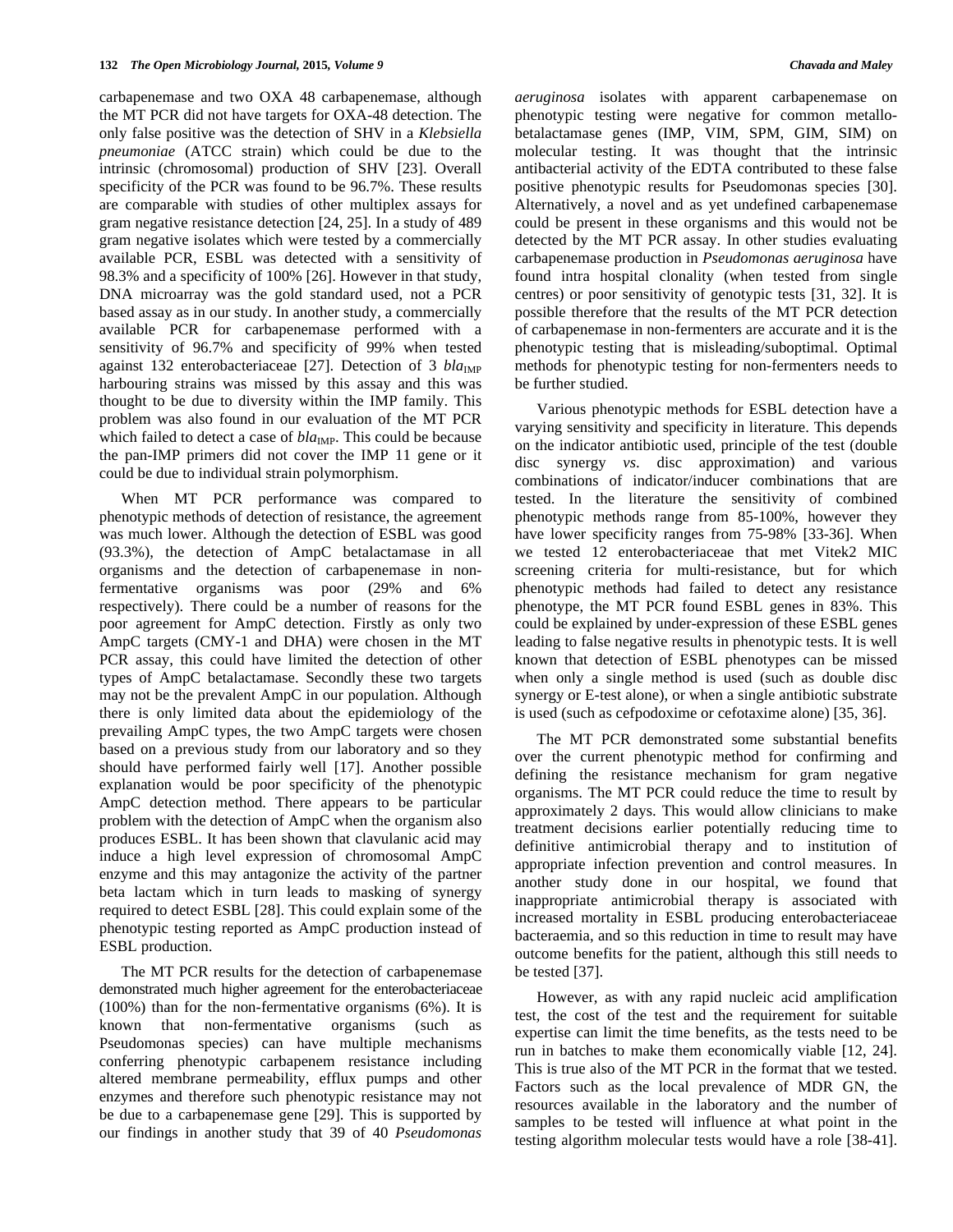We believe that for our laboratory, MT PCR could have a role in quickly confirming the presence of a genetic resistance mechanism when the Vitek2 screening test suggests multi-drug resistance. That is, replacing the current culture based phenotypic method. However this would only be viable if small batch testing (3 isolates) were possible and economically affordable otherwise delays in time to result would ensue. Using the MT PCR to characterise MDR GN organisms causing non-sterile site infections, and to quickly confirm genotype in infection control surveillance isolates could minimise wastage of reagents and speed up time to result. The cost of such a proposal would still need to be measured. It may also be possible to use only part of the testing disc or a modified 8-plex assay, which could save reagents and decrease the need for large batch testing (personal communication from AusDiagnostics).

 It may also be possible to improve the effectiveness of the MT PCR by redesigning the assay to suit local conditions or to keep up with changes in local epidemiology of MDR GNs [19]. The MT PCR assay used in our study included gene targets for the commonly found TEM, SHV and CTX-M-1 and 9 ESBL families as well as IMP and VIM carbapenemases which are locally prevalent in Australia [3, 41]. We feel that the apparent poor performance of the AmpC targets, as well as questions about the clinical importance of detecting AmpC and some of the narrow spectrum beta lactamases such as TEM and SHV and the OXA-23 in non-fermentative organisms, warrants modification of the assay for our local use. We propose to try a new version of the MT PCR with a slightly different range of targets such as NDM, KPC, IMP, VIM, OXA 48 and most prevalent ESBL's such as CTXM-1 and CTXM-9. These changes may also increase the number of isolates able to be tested in a single run, thereby minimising reagent wastage. Any laboratories considering using the MT PCR should carefully consider these issues and try to design the most suitable assay for local circumstances.

 Regardless of how frequently the MT PCR assay is performed, it will be more expensive in reagents than the phenotypic method. Improvements in sensitivity and specificity and time to result may justify the cost, if better clinical outcomes result. Clinical outcomes such as empirical antimicrobial therapy prescribed, antimicrobial switch to definitive therapy, implications in infection control and infection related mortality need to be measured in a prospectively designed study. Reductions in referral of organisms to other labs may also off-set increased assay costs. Not all laboratory testing decisions are based on cost, jurisdictional guidelines and regulatory requirements can also affect the design of laboratory testing algorithms for MDR GNs. For example, although current CLSI guidelines (M100-S24) do not mandate the confirmation of genetic resistance mechanisms in all cases, EUCAST now considers it mandatory for epidemiological and infection control purposes [16, 40]. It is also likely that increasing efforts to control antimicrobial resistance will mandate more accurate and timely confirmation of resistance genotypes [41].

 There were several limitations to our study. Firstly the number of isolates in the validation study and the number that underwent genetic sequencing to confirm the specificity of the amplicon were limited by availability and cost. It is possible that if we had included all isolates that were positive for MDR GN by screening method (Vitek2) then we could have detected additional resistance mechanisms. However current laboratory practice does not store these isolates for further testing and so they were not available for the study. The design of the MT PCR was based on local prevalence data and also regional and universal patterns of genetic resistance. The choice of gene targets is limited and may not have included other prevalent resistance genes that are either at present unknown or that are on the increase. The comparison of the MT PCR with the current phenotypic test was not performed in real laboratory conditions in this retrospective study and so the benefits, cost and limitations of each method may not reflect a real life situation.

#### **CONCLUSION**

 In conclusion, this study shows that with carefully chosen targets for the detection of resistance genes in MDR GN, efficient and rapid detection is possible. The MT PCR was sensitive and specific and is likely to be more accurate than current phenotypic methods.

# **CONFLICT OF INTEREST**

 None related to this study. This study was funded internally from the department research funds.

# **ACKNOWLEDGEMENTS**

 I would like to thank the staff in the Molecular section of the microbiology laboratory for providing initial technical support during the study. Also would like to thank Dr. Lee Smith and Dr. Keith Stanley (AusDiagnostics) for their technical assistance with the MT PCR and assistance with molecular sequence analysis of the wild type isolates and Professor Jon Iredell (CIDM, Westmead) and Professor David Paterson (UQ, Brisbane) for providing the reference isolates for MT PCR.

#### **AUTHORS CONTRIBUTION**

 Design of the MT PCR targets, literature review of MDR GN, business case for acquisition of the MT PCR kits, local ethics committee application, conducting all three phases of the study, data analysis and draft of the manuscript were all done by Ruchir Chavada, Michael Maley provided critical input into the data analysis and reviewed the subsequent drafts of the manuscript.

## **REFERENCES**

- [1] Magiorakos AP, Srinivasan A, Carey RB, *et al*. Multidrugresistant, extensively drug-resistant and pandrug-resistant bacteria: an international expert proposal for interim standard definitions for acquired resistance*.* Clin Microbiol Infect 2012; 18(3): 268-81.
- [2] Bradford PA. Extended-spectrum beta-lactamases in the 21<sup>st</sup> century: characterization, epidemiology, and detection of this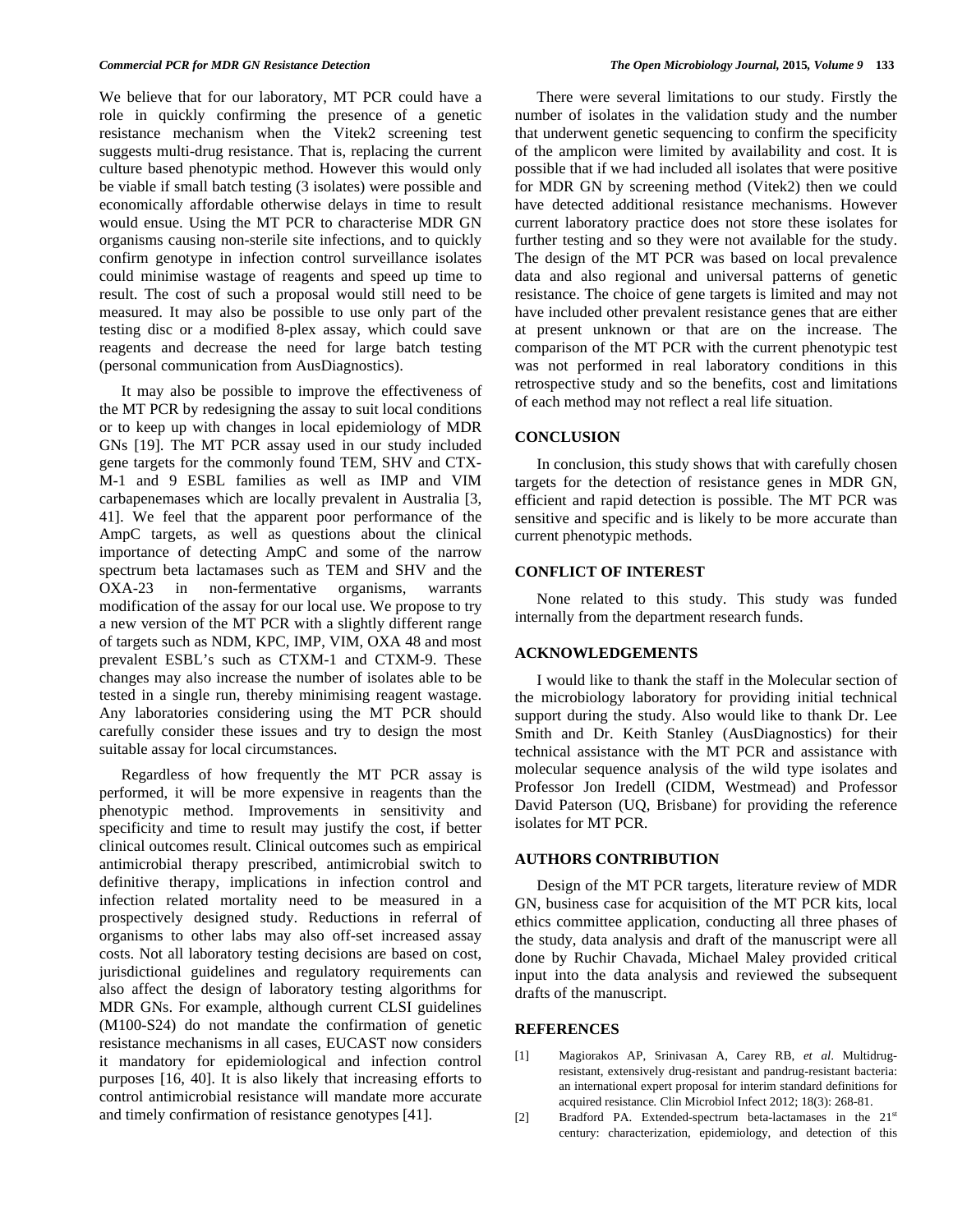important resistance threat. Clin Microbiol Rev 2001; 14(4): 933- 51.

- [3] Espedido B, Iredell J, Thomas L, *et al.* Wide dissemination of a carbapenemase plasmid among gram-negative bacteria: implications of the variable phenotype*.* J Clin Microbiol 2005; 43(9): 4918-9.
- [4] Bell JM, Chitsaz M, Turnidge JD, *et al*. Prevalence and significance of a negative extended-spectrum beta-lactamase (ESBL) confirmation test result after a positive ESBL screening test result for isolates of *Escherichia coli* and Klebsiella pneumoniae: results from the SENTRY Asia-Pacific Surveillance Program. J Clin Microbiol 2007; 45(5): 1478-82.
- [5] Livermore DM, Andrews JM, Hawkey PM, *et al.* Are susceptibility tests enough, or should laboratories still seek ESBLs and carbapenemases directly? J Antimicrob Chemother 2012; 67(7): 1569-77.
- [6] Viale P, Giannella M, Lewis R, *et al*. Predictors of mortality in multidrug-resistant Klebsiella pneumoniae bloodstream infections. Expert Rev Anti Infect Ther 2013; 11(10): 1053-63.
- [7] Tumbarello M, Sanguinetti M, Montuori E, *et al.* Predictors of mortality in patients with bloodstream infections caused by extended-spectrum beta- lactamase-producing *Enterobacteriaceae*: importance of inadequate initial antimicrobial treatment. Antimicrob Agents Chemother 2007; 51: 1987-94.
- [8] Paterson DL, Yu VL. Extended-spectrum beta-lactamases: a call for improved detection and control. Clin Infect Dis 1999; 29(6): 1419-22.
- [9] Rogers BA, Aminzadeh Z, Hayashi Y, *et al*. Country-to-country transfer of patients and the risk of multi-resistant bacterial infection. Clin Infect Dis 2011; 53(1): 49-56.
- [10] Schwaber MJ, Navon-Venezia S, Kaye KS, *et al*. Clinical and economic impact of bacteremia with extended- spectrum-betalactamase-producing *Enterobacteriaceae*. Antimicrob Agents Chemother 2006; 50(4): 1257-62.
- [11] Lupo A, Papp-Wallace KM, Sendi P, *et al.* Non-phenotypic tests to detect and characterize antibiotic resistance mechanisms in *Enterobacteriaceae*. Diagn Microbiol Infect Dis 2013; 77(3): 179- 94.
- [12] Tuite N, Reddington K, Barry T, *et al.* Rapid nucleic acid diagnostics for the detection of antimicrobial resistance in Gramnegative bacteria: is it time for a paradigm shift? J Antimicrob Chemother 2014; 69(7): 1729-1733.
- [13] Department of Health- Annual report of the chief medical officer. Vol 2. Infections and the Rise of antimicrobial resistance. 2011, [accessed June  $12<sup>th</sup>$ , 2014]. Available from: https://www.gov.uk/ government/publications/chief-medical-officer-annual-report-volume-2
- [14] Poirel L, Bonnin RA, Nordmann P. Rapid identification of antibiotic-resistant bacteria: how could new diagnostic tests halt potential endemics? Expert Rev Mol Diagn 2013; 13(5): 409-11.
- [15] AGAR group-Gram Negative Survey 2012 Antimicrobial susceptibility report, [accessed on June  $12<sup>th</sup>$ , 2014]. Available from: http://www.agargroup.org/files/AGAR%20GNB12%20Report%20 FINAL.pdf
- [16] Clinical and Laboratory Standards Institute. Performance standards for antimicrobial susceptibility testing; Twenty-fourth informational supplement; M100-S24. Clinical and Laboratory Standards Institute, Wayne, PA: CLSI; 2014 Document M100-S24.
- [17] Chater M, Ziochos H, Neville S, *et al.* Validation of a phenotypic screening method for ESBL, AmpC and mbl resistant mechanisms in clinical isolates of enterobacteriaceae, Proceedings of Australian Society for Antimicrobials  $12<sup>th</sup>$  Annual Scientific Meeting (Antimicrobials) Melbourne 2011.
- [18] Zong Z, Partridge SR, Thomas L, *et al.* Dominance of blaCTX-M within an Australian extended-spectrum beta-lactamase gene pool. Antimicrob Agents Chemother 2008; 52(11): 4198-202.
- [19] Ellem J, Partridge SR, Iredell JR. Efficient direct extendedspectrum beta-lactamase detection by multiplex real-time PCR:

accurate assignment of phenotype by use of a limited set of genetic markers. J Clin Microbiol 2011; 49(8): 3074-7.

- [20] Recommendations for the control of Multi-drug resistant Gramnegatives: carbapenem resistant Enterobacteriaceae by Australian Commission on Safety and Quality in Healthcare 2013, [accessed on June  $14<sup>th</sup>$ ], 2014. Available at: http://www.safetyandquality.gov. au/wp-content/uploads/2013/12/MRGN-Guide-Enterobacteriaceae-PDF-1.89MB.pdf
- [21] Wu J, Ye C. Tandem PCR: a novel and efficient unit amplification model for the preparation of small DNA fragments. Mol Biol Rep 2011; 38(4): 2729-31.
- [22] Microbial Quality control strains, ATCC, [accessed June  $14<sup>th</sup>$  2014]. Available from: http://www.atcc.org/en/Products/Quality\_Control\_ Strains/By\_Identifier.aspx
- [23] Haeggman S, Lofdahl S, Burman LG. An allelic variant of the chromosomal gene for class A beta-lactamase K2, specific for Klebsiella pneumoniae, is the ancestor of SHV-1. Antimicrob Agents Chemother 1997; 41(12): 2705-9.
- [24] Naas T, Cuzon G, Bogaerts P, *et al.* Evaluation of a DNA microarray (Check-MDR CT102) for rapid detection of TEM, SHV, and CTX-M extended-spectrum beta-lactamases and of KPC, OXA-48, VIM, IMP, and NDM-1 carbapenemases. J Clin Microbiol 2011; 49(4): 1608-13.
- [25] Stuart JC, Voets G, Scharringa J, *et al.* Detection of carbapenemase-producing *Enterobacteriaceae* with a commercial DNA microarray. J Med Microbiol 2012; 61(6): 809-12.
- [26] Willemsen I, Hille L, Vrolijk A, *et al.* Evaluation of a commercial real-time PCR for the detection of extended spectrum betalactamase genes. J Med Microbiol 2014; 63(4): 540-3.
- [27] Kaase M, Szabados F, Wassill L, *et al*. Detection of carbapenemases in *Enterobacteriaceae* by a commercial multiplex PCR. J Clin Microbiol 2012; 50(9): 3115-8.
- [28] Jacoby G. AmpC beta lactamases. Clin Microbiol Rev 2009; 22(1): 161-82.
- [29] Livermore D. Multiple mechanisms of Antimicrobial resistance in *Pseudomonas aeruginosa*: Our Worst nightmare? Clin Infect Dis 2002; 34(5): 634-40.
- [30] Neville S, Chater M, LeCordier A, *et al*. Utility of phenotypic MBL detection in *Pseudomonas aeruginosa*, Proceedings of Australian Society for Antimicrobials 12<sup>th</sup> Annual Scientific Meeting (Antimicrobials) Melbourne 2011.
- [31] Buchunde S, Mendiratta DK, Deotale V, *et al*. Comparison of disc and MIC reduction methods with polymerase chain reaction for the detection of metallo-beta-lactamase in *Pseudomonas aeruginosa*. Indian J Med Microbiol 2012; 30(2): 170-4.
- [32] Polotto M, Casella T, de Lucca Oliveira MG, *et al*. Detection of P. aeruginosa harbouring bla<sub>CTX-M-2</sub>, bla<sub>GES-1</sub> and bla<sub>GES-5</sub>, bla<sub>IMP-1</sub> and bla<sub>SPM-1</sub> causing infections in Brazilian tertiary-care hospital. BMC Infect Dis 2012; 12: 176.
- [33] Poulou A, Grivakou E, Vrioni G, *et al*. Modified CLSI extendedspectrum  $\beta$ -lactamase (ESBL) confirmatory test for phenotypic detection of ESBLs among enterobacteriaceae producing various  $\beta$ lactamases. J Clin Microbiol 2014; 52(5): 1483-9.
- [34] Picão RC, Andrade SS, Nicoletti AG, et al. Metallo- $\beta$ -lactamase detection: comparative evaluation of double-disk synergy versus combined disk tests for IMP-, GIM-, SIM-, SPM-, or VIMproducing isolates. J Clin Microbiol 2008; 46: 2028-37.
- [35] Garrec H, Drieux-Rouzet L, Golmard JL, *et al.* Comparison of nine phenotypic methods for detection of extended-spectrum  $\beta$ lactamase production by enterobacteriaceae. J Clin Microbiol 2011; 49(3): 1048-57.
- [36] Spanu T, Sanguinetti M, Tumbarello M, *et al.* Evaluation of the new VITEK 2 extended-spectrum beta-lactamase (ESBL) test for rapid detection of ESBL production in enterobacteriaceae isolates. J Clin Microbiol 2006; 44(9): 3257-62.
- [37] Chavada R, Descaller J, Maley M. Predictors of mortality in ESBL producing enterobacteriaceae, Poster 959. Proceeding of the 25<sup>th</sup>